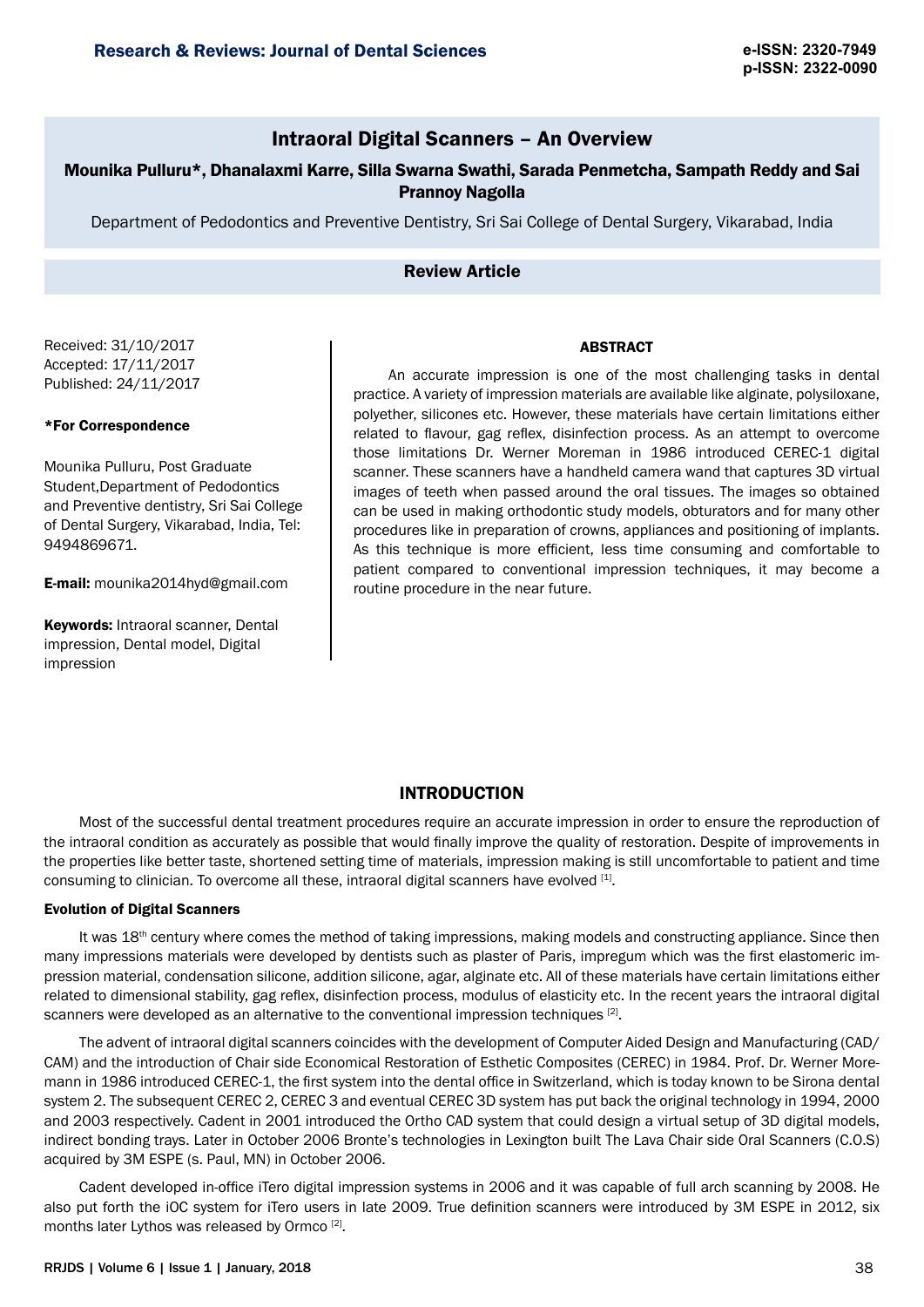# Disadvantages of Conventional Impression Materials that Lead to Development of Intraoral Digital Scanners

Pulls, tears, bubbles with the impression materials; voids in the impression material or cast, tray to tooth contact, separation of material from impression tray [3], temperature sensitivity, limited working time, material shrinkage, inaccurate pouring, model over trimming, breakage during shipment, patient's perception as unpleasant treatment experience, an extra in-office space to store the models [4].

#### Types of Intraoral Scanners

Intraoral digital scanners fall under either of the 2 systems namely "CLOSED SYSTEM" and "OPEN SYSTEM" according to the digital file created.

## *Closed system*

In this system the digital file created by the intraoral scanners are in a proprietary format that only works with the software and mills or printers of same format or company. These systems offer only a specific set of clinical applications.

# *Open system*

In these systems files can be imported to any CAD software, mill and printer. The files created are saved in a commonly used format. The common file type for 3D models is "stl" – Standard Triangulation Language. These systems offer a theoretical limitless set of indications.

# *Equipment and Scanning Technology*

Digital intraoral scanners fall under Class I medical electrical devices; designed fulfilling the standards of ANSI/IEC 60601- 1. Every scanner has 3 major components: A wireless mobile workstation to support data entry (Figure 1). A computer monitor to enter prescriptions, approve scans and review digital files. A hand held camera wand to collect the intraoral scan data [5]. The technology used by the wand to capture surface data determines the measurement speed, resolution and accuracy of the scanners. Four types of imaging technology are currently employed.

#### *Triangulation*

In this technique, the distances and angles from the laser light and known points are measured. The distance between the laser source and the sensor is known, as is the angle between the laser and the sensor. As light reflects off the object, the system determines the angle of reflection and therefore the distance from the laser source to the objects surface according to Pythagorean Theorem. A thin coating of opaque "powder" is to be applied on the target tissues to provide uniform and predictable light dispersion.

# *Parallel confocal imaging*

It projects laser light on to target tissues through a filtering pinhole. This small aperture in front of the sensor blocks any light from above or below the plane of the focus. Only focussed light reflected off the target tissue will re-enter the filter and reach the sensor, thus maximizing the accuracy of the scan. This system tomographically slice the object and stiches together thousands of slices of data to create a complete picture referred as "Point and stich reconstruction".

# *Accordion fringe interferometry (Afi)*

Uses two lights sources to project three patterns of light, called "Fringe patterns", onto the teeth and tissues. As a fringe pattern hits the surface, it distorts and takes on a new pattern based on the unique curvature of the object. Distortion in this fringe pattern is known as "Fringe curvature". A high definition video camera records the surface data points of fringe curvature. These scanners have a higher dynamic range of luminosity, allowing reflective surfaces to be scanned without powder coating.

#### *Three dimensional in motion video*

A trinocular imaging is done using a HD video camera. Three accurate views of the tooth are recorded by the three tiny video cameras at the lens. A light dusting of powder is needed. Both AFI and 3D in motion video imaging use HD video cameras rather than a sensor to rapidly capture images in real time [5].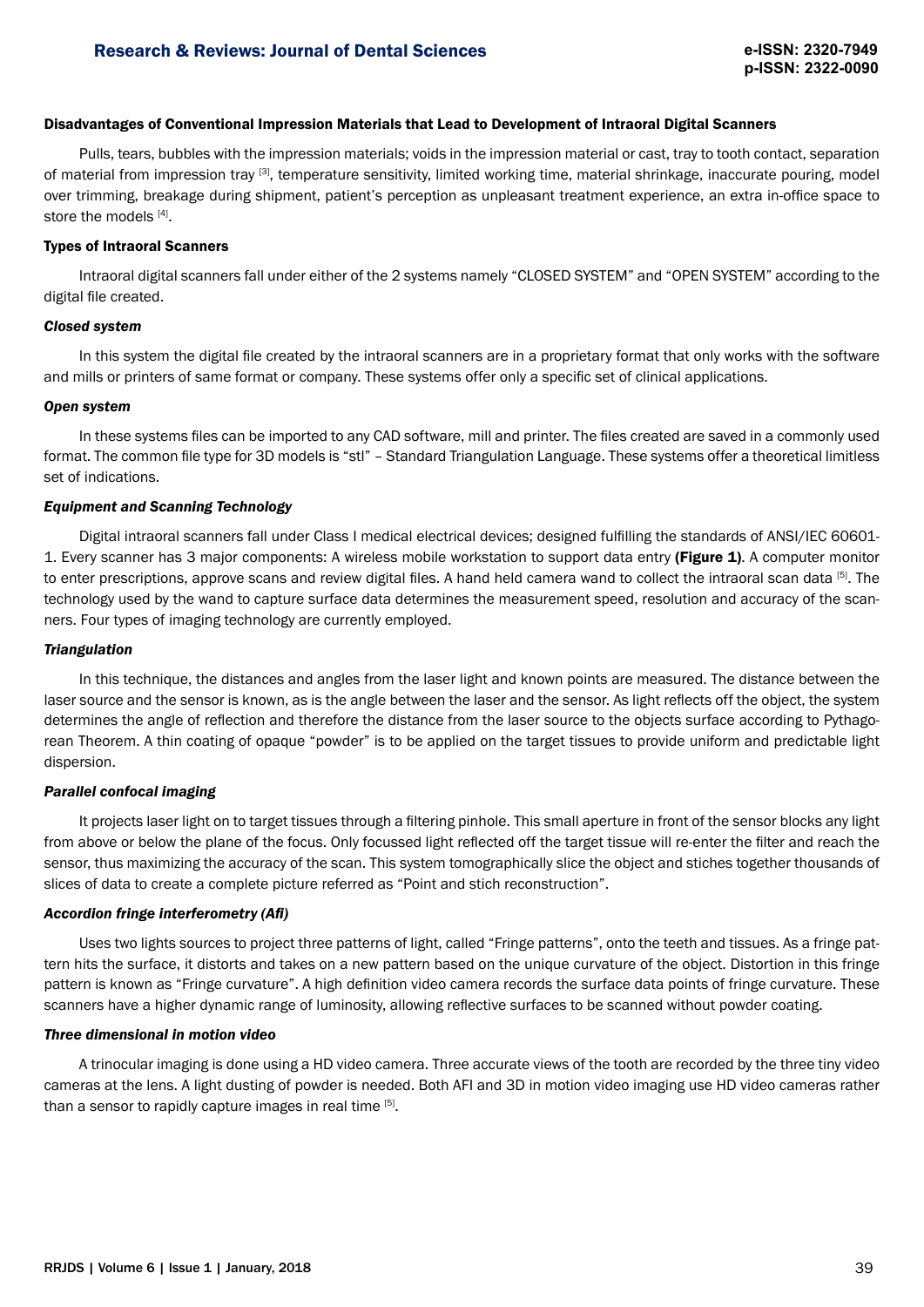

Figure 1. Shows the parts of Intra oral digital scanners - Computer monitor, Hand-held camera wand (Source Dentium rainbow iOS company).

# Powdering

Some digital scanners require application of a thin layer of coating in order to avoid dispersion of light [6] from multiple translucent layers of the tooth and restorative material at unpredictable angles. This enhances scanning accuracy by increasing the number of surface data points and providing uniform light dispersion. Titanium dioxide opaque mixture, Zirconium oxide with amorphous silica and aluminium hydroxide are the powders used.

# Various Intraoral Scanner Systems

# *Itero scanners*

It is the frontrunner of intraoral digital scanning technology. It produces powder free digital images by means of parallel confocal imaging. It produces open-source file type named Landlord [7].

# *Equipment*

Display monitor, scanner wand; built in, sealed, antiseptic keyboard; wireless mouse and a wireless foot pedal that frees the operator's hands to hold the wand; a mobile cart enables the unit to be moved. Wireless router synchronizes data with the cloud. The wand is comparatively large and bulky that uses disposable sleeves fitted over the scanning end. It also helps in retraction of cheek, tongue, soft tissue.

# *Technique*

Scanning is done holding the wand at 45° angle to gingival margin, starting at the distal most molar of lower left buccal quadrant and moved mesially to capture both buccal and occlusal landscape. This procedure is repeated on lingual side. Thus scanning is done by quadrants.

# The True Definition Scanners

It uses 3D in motion video imaging technology.

# *Equipment*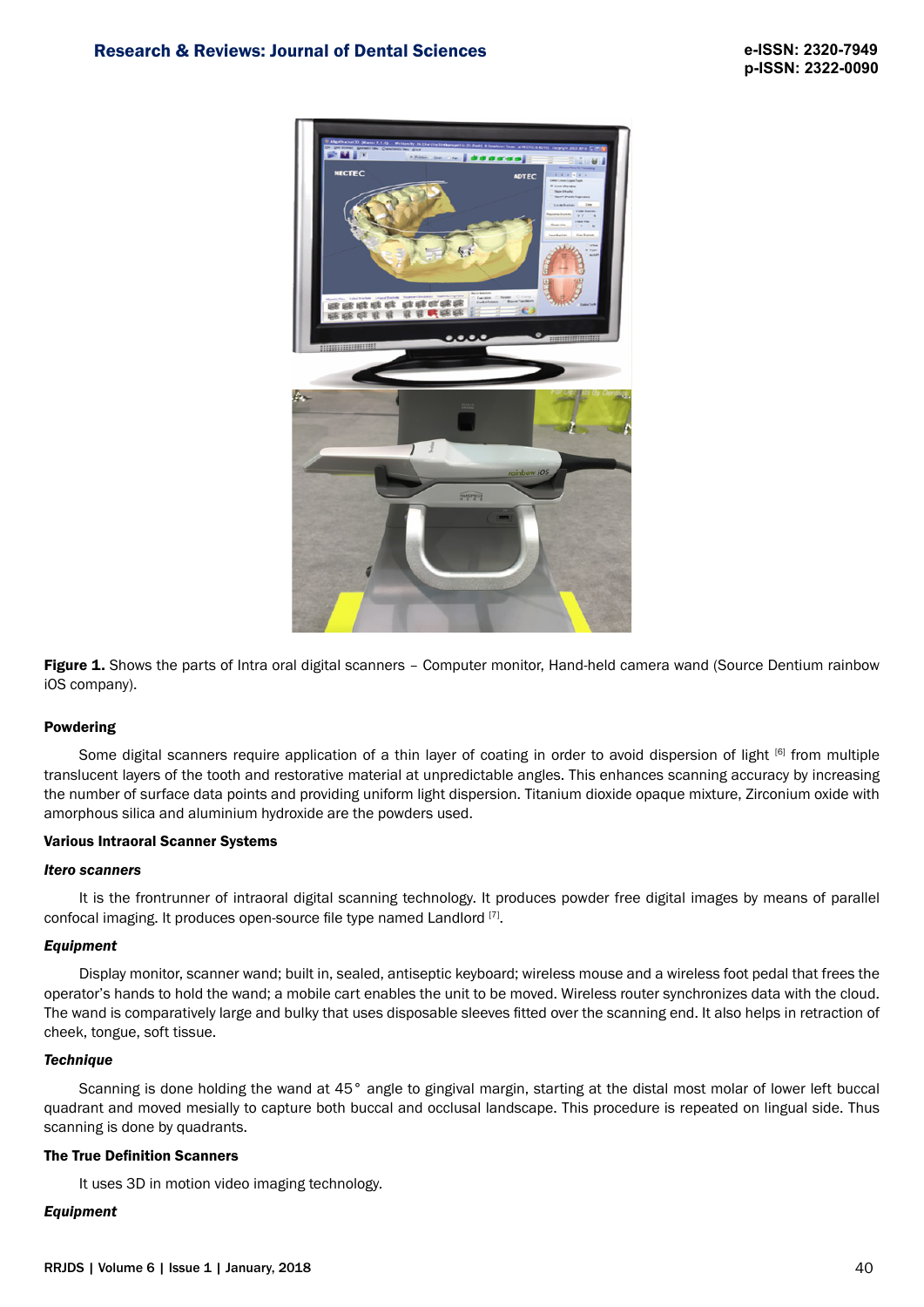# Research & Reviews: Journal of Dental Sciences

A light weight wand, touch screen display, a powder dispenser and a wireless internet connection to upload to cloud, build on rolling cart for easy transport. The wand is cleaned with sterile wipes. It captures a faultless data in real time.

# *Technique*

The operator simply captures the anatomy with the hand piece and observes as an accumulated 3D mesh video. During the scan the wand is kept about 10 mm from the tooth surface. Scanning is done in sextants. Scanning can be done in any path but most preferable is to begin on the posterior occlusal surface of first premolar moving from lingual to buccal and back to occlusal. The process is repeated in the anterior sextant beginning with first premolar to make sure at least one tooth to overlap.

# The Lythos Scanner

Designed specifically for orthodontic purpose.

# *Equipment*

Small touch screen monitor for data entry, medium sized ergonomic wand and a wireless modem. Disposable sleeves are used. A heated mirror prevents lens from fogging.

# *Technique*

Occlusal surfaces of the entire arch re scanned first, enabling the system to pinpoint the locations of the images being acquired. The advantage of this registration method is that if the scan is interrupted the Lythos system "knows" where it left off once the wand is placed back in the mouth. Following occlusal registration, the scan is divided into quadrants, beginning on the buccal side of the lower right terminal molar. The wand is swept mesially, quickly capturing multiple teeth in real time [8].

# *3 shape trios*

Uses advanced Parallel Confocal imaging technology. Wand has disposable tips and heater to prevent lens fogging. The most interesting aspect of the software is an "Auto-fill" feature that can automatically patch areas of the missing data. Full colour scan is also available with these systems [9].

# *Care stream dental Cs 3500*

This unit features "Parallax" scanning technology, a derivative of parallel confocal imaging. The light guidance system helps in capturing the complete intraoral data. Its unique feature is a direct USB connection that can be plugged into any computer. Scanning tips can be sterilized and reused as many as 20 times and there are two tip sizes to accommodate children and adults.

# *Plan scan system*

Uses sophisticated triangulation method. Do not require powdering. Sterilisable tips. Fog free scanning with a heated mirror. Adjustable field of view software. A laptop based design centre for portability [10].

# *Lava cos (Chair side oral scanners)*

Method used for capturing 3D impressions involves "Active Wave Front Sampling (AWS)", which enables 3D in motion technique. Powdering is required.

# *Equipment*

A mobile cart containing a computer, touch screen monitor and a scanning wand with tip. The camera at the tip of the wand contains Light Emitting Diodes (LEDs) and lenses. Disinfection involves replacement of plastic sheath or wand.

# *Sironascerec and apollo systems*

This involves three systems namely:

# *CEREC omnicam*

Produces full colour 2D and 3D images and captures half arch and full arch impressions. Camera has an anti-shake feature. During scanning, the camera must be moved between 0-15 mm over the tooth surface. No powdering is required [11].

# *CEREC bluecam*

Contains a blue light emitting diode with a specific wavelength designed to capture better detail. Powdering is required for scanning.

# *Apollo Di*

The system has APOLLO DI software, APOLLO DI intraoral camera and an imaging unit. Camera wand is moved 2 to 20 mm over the tooth surface during scanning [2].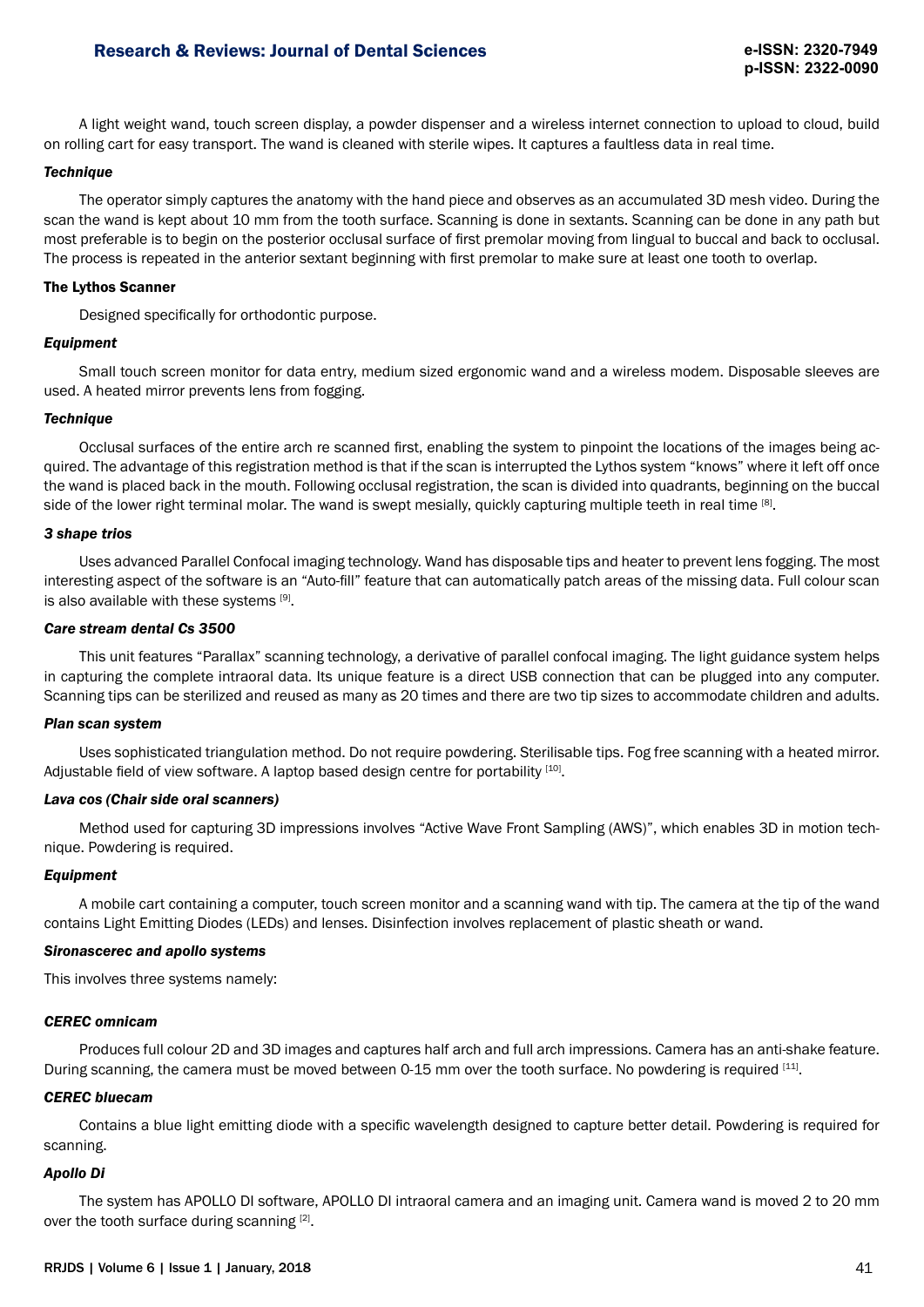# Applications of Intraoral Scanners

Intraoral scanners captures full arch 3D impressions [12] that are helpful in designing obturators for patients with cleft lip and palate with minimal discomfort [13]; preparation of orthodontic study models useful for a various procedure like diagnosis, model analysis, appliance fabrication [6]; designing fixed partial dentures and complete dentures [14]; making of permanent restorations; as a guide in implant tracing, accurate placement of abutment [15]. Usually young patients prefer digital scanning rather than conventional impression technique hence it can be used in designing various appliances for the children such as habit breaking, space maintainers, space regainers, crowns [16]. When these impressions are connected to a milling machine the treatment can be completed in the same day called "One Day Dentistry" (Figure 2).





# Accuracy and Time Efficiency

Many studies have been conducted to compare the accuracy of models produced by intraoral scanners and conventional impression techniques [17]. Most of them concluded equal accuracy with both the techniques and few studies concluded that the digital impressions are more accurate and less time consuming than the conventional techniques [18-20].

# Limitations of Intraoral Digital Scanners

This digital equipment is very expensive requiring a trained operator and an up-to-date laboratory support to operate and maintain the device <sup>[21,22]</sup>. Brackets bonded on the lingual side of the teeth reduced the accuracy in arch width measurements that would potentially cause significant clinical errors and hence a scanner that can produce accurate and precise image should be selected in these cases [23,24].

# **CONCLUSION**

Intraoral digital scanners help in improving both practice efficiency and the patient experience better than conventional alginate and PVS impressions. Digital impressions improve the effectiveness of treatment by reducing the visits, which would be beneficial to patients in terms of efficient planning and comfort. With such numerous advantages and benefits, digital impression will likely be a routine procedure in the near future and with few improvements this technique would have a wide use in dental world.

# REFERENCES

- 1. Patzelt SB, et al. The time efficiency of intraoral scanners: an in vitro comparative study. J Am Dent Assoc. 2014;145:542- 551.
- 2. Logozzo S, et al. A comparative analysis of intraoral 3d digital scanners for restorative dentistry. Internet J Med Tech. 2008;5.
- 3. Kravitz ND, et al. Intraoral digital scanners. J Clin Orthod. 2014;48:337-347.
- 4. Fang JH, et al. Development of complete dentures based on digital intraoral impressions-case report. J Prosthodont Res. 2017;15:883-958.
- 5. Ji-Man Park, et al. Impact of orthodontic brackets on the intraoral scan data accuracy. Biomed Res Int. 2016.
- 6. Yuzbasioglu E, et al. Comparison of digital and conventional impression techniques: evaluation of patients perception, treatment comfort, effectiveness and clinical outcomes. BMC Oral Health. 2014;30:14.
- 7. Burhardt L, et al. Treatment comfort, time perception, and preference for conventional and digital impression techniques: A comparative study in young patients. Am J Orthod Dentofacial Orthop. 2016;150:261-267.
- 8. Grunheid T, et al. Clinical use of a direct chairside oral scanner: an assessment of accuracy, time and patient acceptance. Am J Orthod Dentofacial Orthop. 2014;146:673-682.